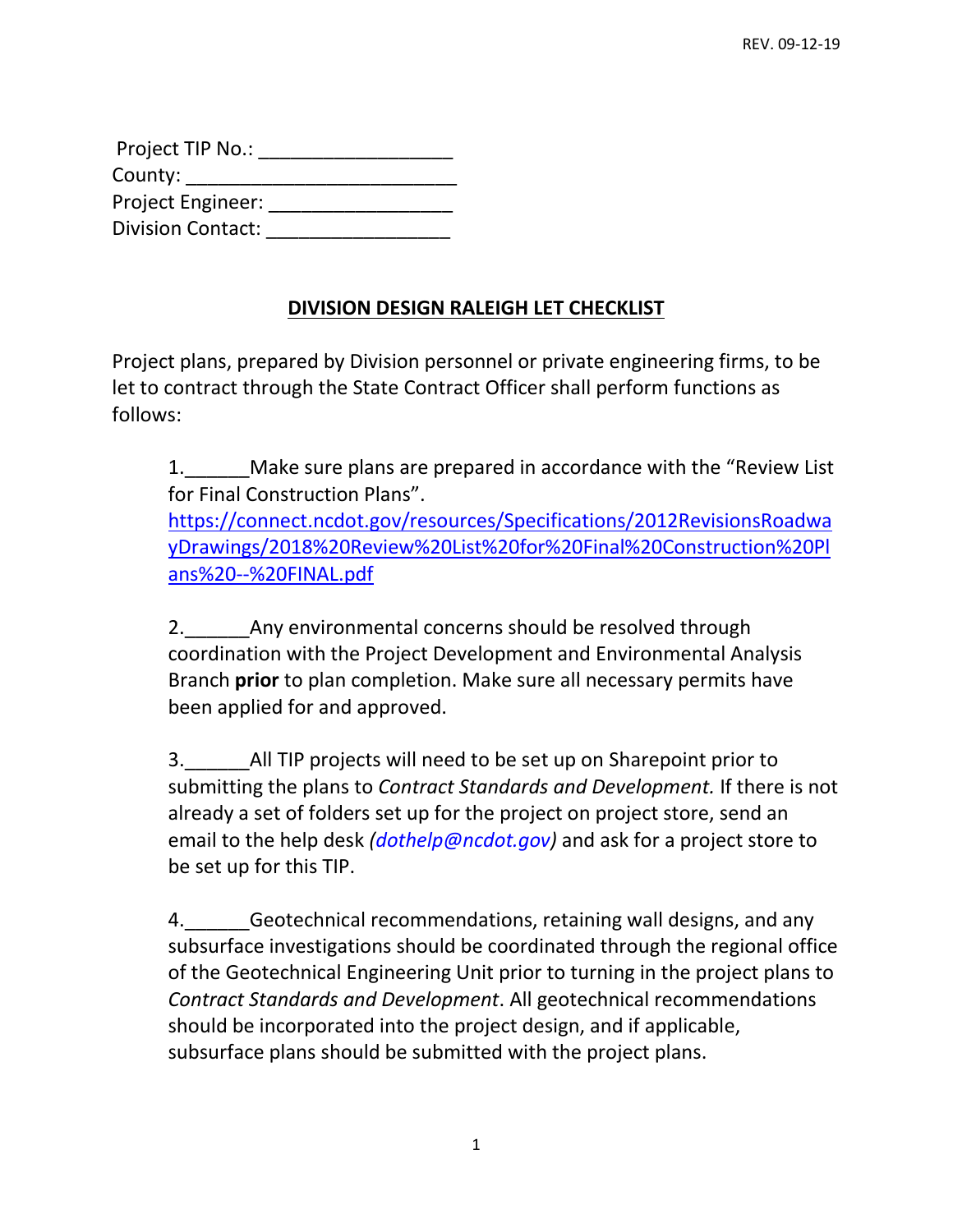5.\_\_\_\_\_\_Traffic management plans should be coordinated with the *Work Zone Traffic Control* Section and turned in with the project plans.

6.\_\_\_\_\_\_Utility plans should be coordinated with the *Utilities Unit* prior to turning in the project plans to *Contract Standards and Development*. Any utility construction (UC) and/or utility by others (UO) plans should be turned in with the project plans.

7.\_\_\_\_\_\_Coordinate with the *Roadside Environmental Unit,* prior to turning in the project plans to *Contract Standards and Development. A*ll erosion control information (plans, special provisions, estimates, etc.) should be submitted with the project plans.

8.\_\_\_\_\_\_Coordinate all pavement designs with *Pavement Management*  prior to turning in the project plans to *Contract Standards and Development*. Final pavement designs prepared by *Pavement Management*  will be sealed by the Pavement Design Engineer. Any pavement design not coordinated with *Pavement Management* will need to be sealed by Division personnel or the PEF firm.

9. Pavement Marking and Signing Plans should be coordinated with the *Signing and Delineation Section* and turned in with the project plans.

10.\_\_\_\_\_\_Signal plans should be coordinated with the *Signal Design Section*  prior to turning in the project plans to *Contract Standards and Development.*

11.\_\_\_\_\_\_Structure plans should be coordinated with the *Structure Management Unit* early in the design process. All structure plans (bridges, culverts, walls, etc.) should be submitted to the *Structure Management Unit* at the same time the roadway plans are submitted to *Contract Standards and Development*.

12.\_\_\_\_\_\_Submit project files (bound file and loose file) in accordance with section 13-1 in part II, chapter 13 of the Roadway Design Manual.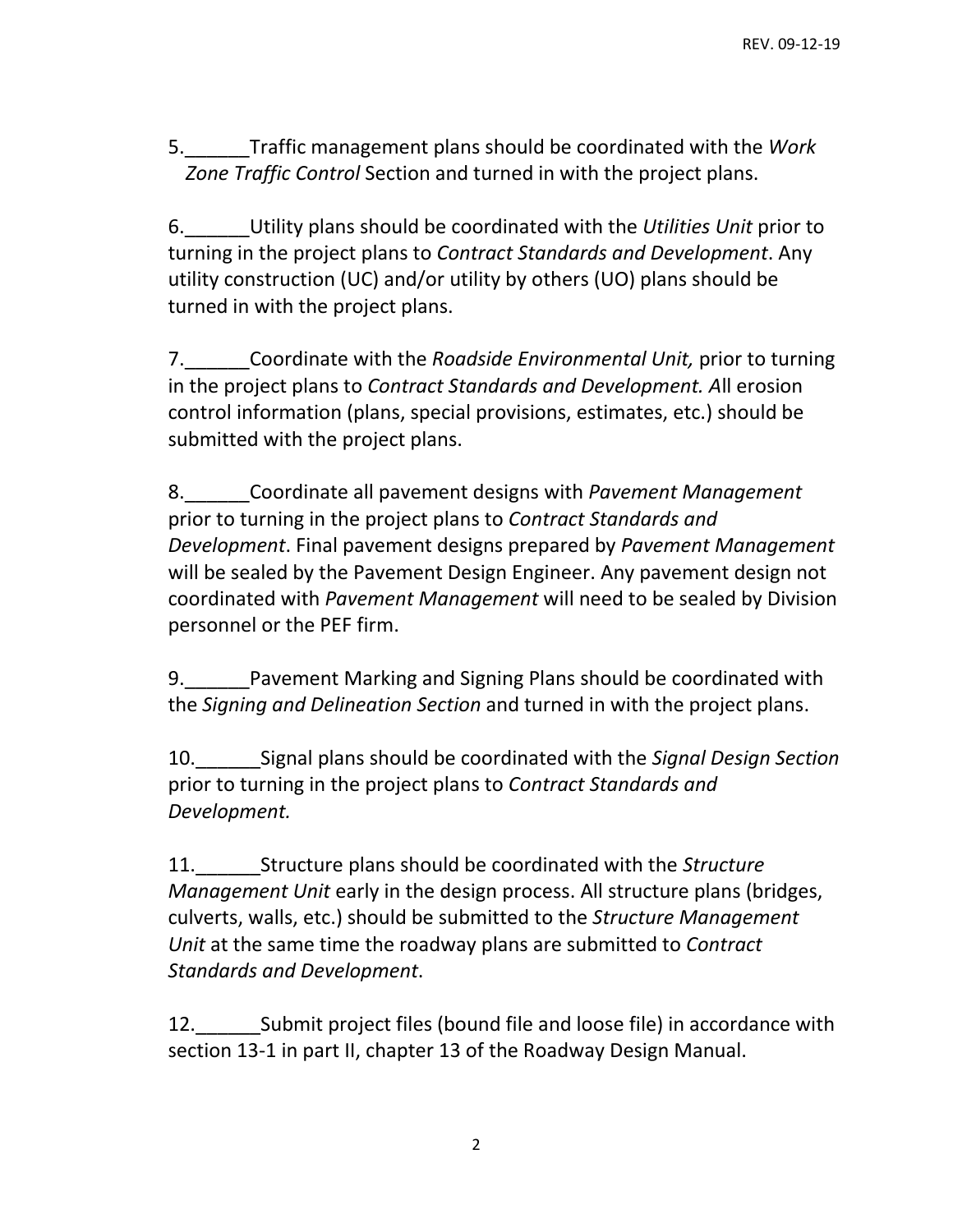13.\_\_\_\_\_\_Estimates should be in the proper format and include all pay items necessary to let the project. A .csv file or pay items entered into there surfacing program (.est file) should be submitted for all projects prepared by Division personnel. A .csv file should be submitted if the plans are prepared by a private engineering firm.

14. Once the plans have been reviewed and approved by a Plan Review Engineer, electronically signed and sealed PDFs of the final plans will need to be placed in the applicable TIP folders on project store. Individual PDF files of each plan sheet are required. Please follow the "Final Plan Submittal Changes" policy from the Roadway Design Unit. See link below.

[https://connect.ncdot.gov/site/preconstruction/Pages/Best%20Practices.as](https://connect.ncdot.gov/site/preconstruction/Pages/Best%20Practices.aspx?Order=61) [px?Order=61](https://connect.ncdot.gov/site/preconstruction/Pages/Best%20Practices.aspx?Order=61)

Some problem areas on plans that may warrant a second look by the designer are:

1. Are thru lane tapers long enough to satisfy the design speed of the facility?

2. Is the proposed construction properly tied to the survey line?

3.\_\_\_\_\_\_Use the "calculation of quantities" sheets found on the *Contract Standards and Development* web page. Submit copies of all applicable calculation sheets with the project plans.

[https://connect.ncdot.gov/resources/Specifications/Pages/Contracts-](https://connect.ncdot.gov/resources/Specifications/Pages/Contracts-Resources.aspx)[Resources.aspx](https://connect.ncdot.gov/resources/Specifications/Pages/Contracts-Resources.aspx)

4. Are summaries included in the plans for drainage, earth work, pavement removal and guardrail?

5. Are Geotechnical Summary tables needed? [https://connect.ncdot.gov/projects/Roadway/RoadwayDesignAdministrativ](https://connect.ncdot.gov/projects/Roadway/RoadwayDesignAdministrativeDocuments/Geotech%20Summary%20Tables.pdf) [eDocuments/Geotech%20Summary%20Tables.pdf](https://connect.ncdot.gov/projects/Roadway/RoadwayDesignAdministrativeDocuments/Geotech%20Summary%20Tables.pdf)